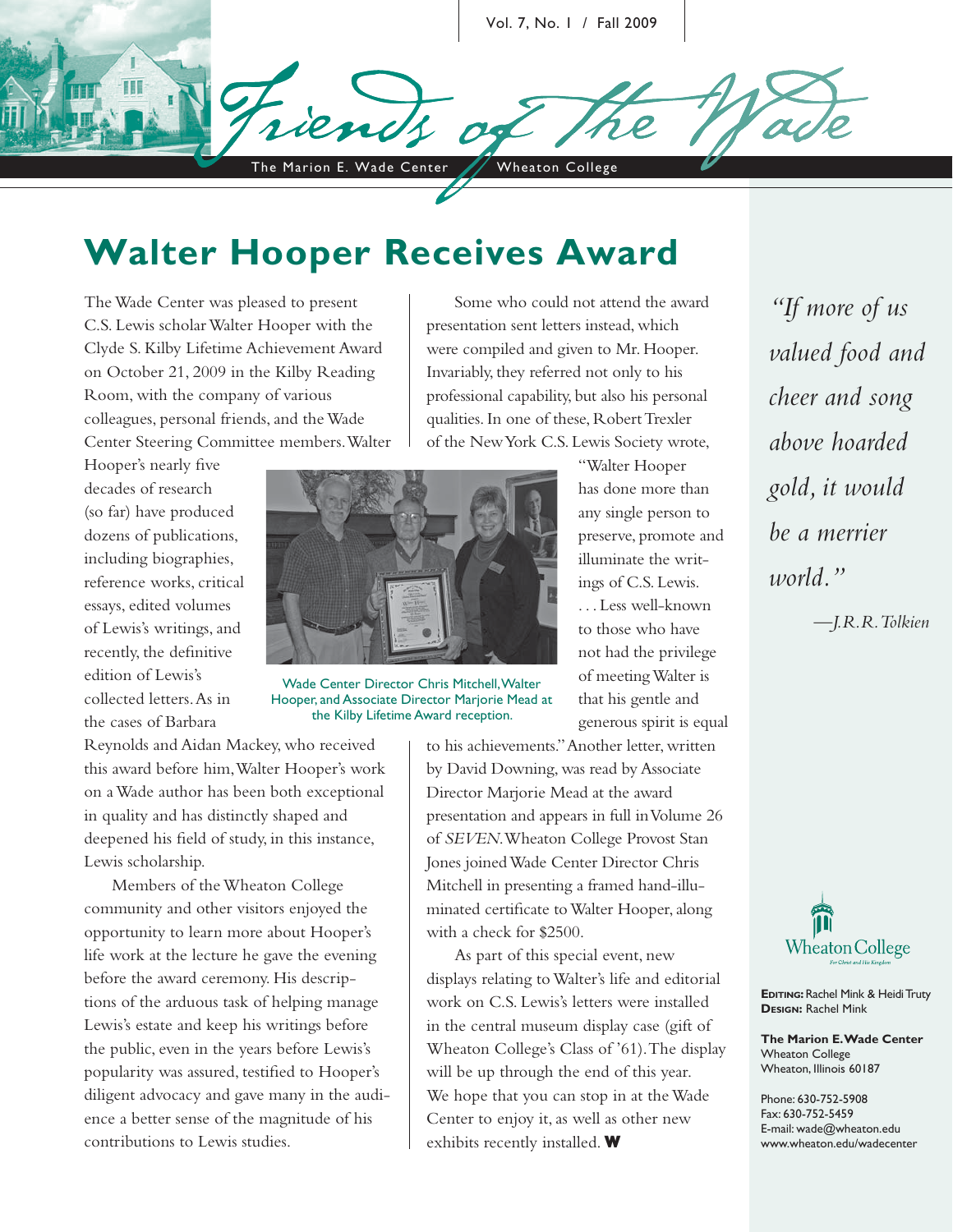**Director's**

Director's

Since the Wade Center's founding in 1965, it has gained a global reputation for its unparalleled research collection. Over time, however, budget limitations prevented us from keeping pace with the developments in library cataloguing. While libraries around the world have transitioned from card catalog drawers to online catalogs, the Wade Center's listings largely remain accessible by staff only. Visitors and researchers alike are unable to access most of our holdings online, a hindrance to public users. In today's educational and research environment, whatever is not available electronically increasingly goes unused.

Rectifying this situation has become a top priority for the Wade Center. This project could be completed in around three years at a total cost of \$150,000, funded with monies over and above our operating budget. This cost covers the purchase of necessary software, and the hiring of temporary professional staff to accomplish the library-standard cataloging of all of our materials. At this early stage, we would like to ask you, in your capacity as Friends of the Wade, for help in identifying possible funding sources. Your feedback, questions, and support are indispensable to us. Please contact me anytime.

WITH ALL GOOD WISHES,

y hitchell

### **Did You Know?**

The Wade Center will be hosting an evening reading group featuring the three books in C.S. Lewis's

Ransom Trilogy: *Out of the Silent Planet*, *Perelandra*, and *That Hideous Strength*. David McNutt, an adjunct professor of theology at Wheaton College, will be facilitating the discussion. It will start on Tuesday, January 19, 2010 and be held subsequently on Monday nights through March 22. The Saturday morning reading group taught by Dr. Rolland Hein will begin again in January. Call or email the Wade Center for more information about either group. **W**

# **Owen Barfield** A Grandson's Insights

Of the seven Wade authors, Owen Barfield is one of the least well-known. Although most of Barfield's writings are intended for a scholarly audience and do not have the same popular appeal as J.R.R. Tolkien's fantasy novels, Dorothy L. Sayers's essays



Owen Barfield (left) and Clyde S. Kilby in 1971

and detective novels, or C.S. Lewis's diverse opus, Barfield's work was influential on many thinkers (including his fellow Inklings) in his day, and maintains a small but devoted set of readers who continue to promote it through conferences, schol-

arship, republication, and online resources.

While the Wade Center has been helping make Owen Barfield's work more widely available through our holdings, our journal *SEVEN*, and museum displays, it was our particular pleasure to have the opportunity to introduce this important writer and thinker to a more general audience by hosting Owen A. Barfield, grandson of Owen Barfield. The younger Mr. Barfield lives in England with his family, and now works full-time promoting his grandfather's works as an executor of the estate. He is currently working to bring back into print many of his grandfather's

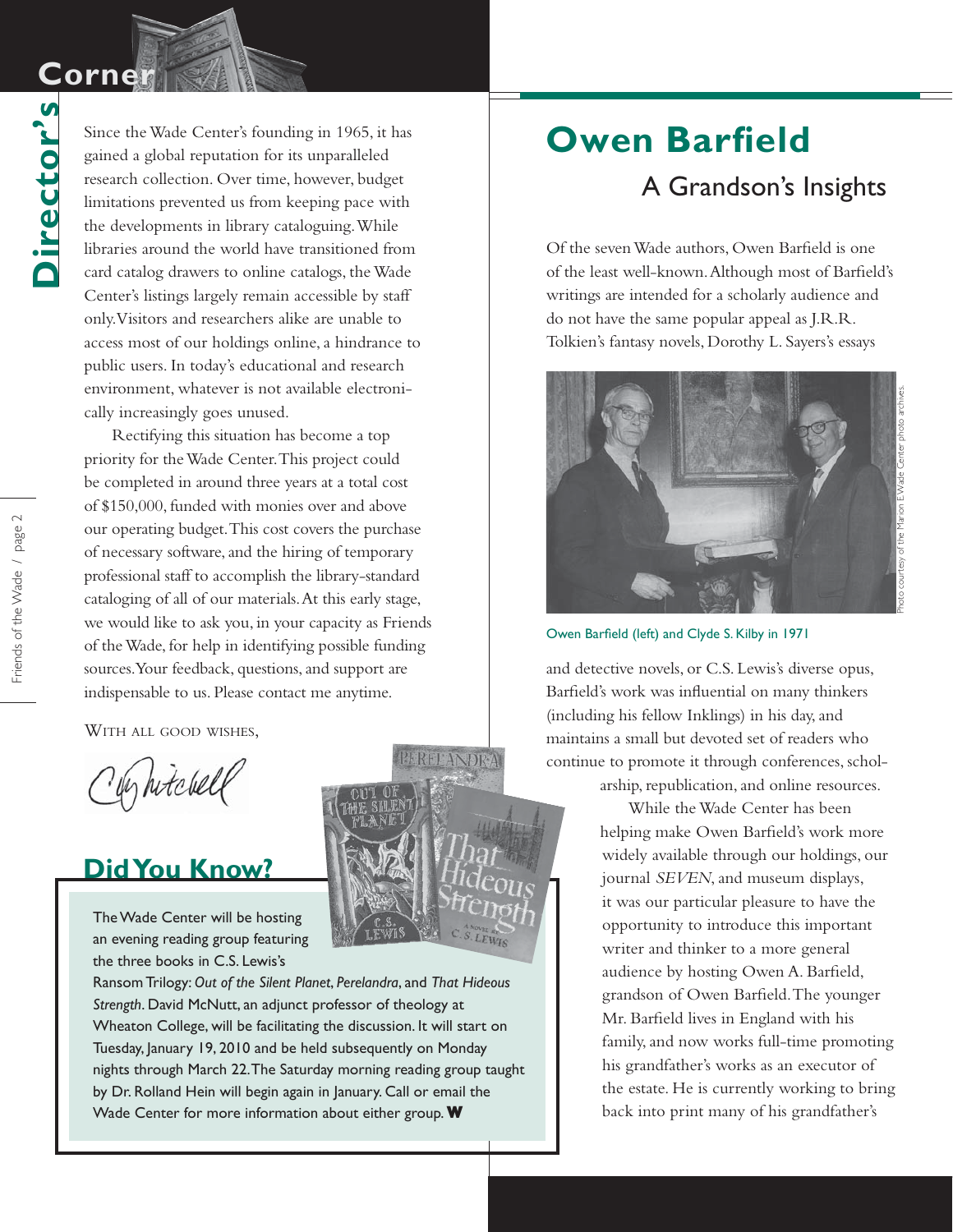works, several of which are available for purchase in the Wade Center giftstore.

A philosopher and poet, Owen Barfield supported his family by practicing law in his father's firm for thirty years, meanwhile publishing well-received books and essays on scholarly topics. He and C.S. Lewis met when students at Oxford and though they disagreed on some topics, they established a firm friendship that was influential in Lewis's acceptance of Theism (a crucial step toward his eventual conversion to Christianity). Barfield also served as C.S. Lewis's personal lawyer. After leaving law practice, he began a second career of writing and lecturing, during which he produced many additional books on language, myth, perception, and human consciousness. He is the only one of the Wade authors to have visited Wheaton College, where he spoke four times at Dr. Clyde Kilby's invitation.

On October 6, 2009, Owen A. Barfield gave an evening lecture titled "Owen Barfield: a grandson's reminiscences, reflections and photos," in which he presented the life of his grandfather in pictures and personal stories. His talk was open to the public and around thirty people gathered to hear about Owen Barfield for the first time, or to glean additional details from the perspective of a family member to add to their knowledge of his professional life.

Mr. Barfield's visit to the Wade Center included not only the Tuesday lecture, but also the presentation of memorabilia belonging to his grandfather, on loan from the estate for display at the Wade Center. While



Wade Center Director Chris Mitchell examines the traveling case on loan from the Owen Barfield Estate.

some items, such as the author's boyhood chess set, were transported earlier, a gentleman's traveling case outfitted with ingenious grooming tools and conveniences needed to be hand-delivered by Mr. Barfield. The Wade Center is very pleased and honored to serve as the place where these items can be enjoyed by the public. We hope that like the rest of our collection, these tangible links to Owen Barfield's daily life will inspire viewers to learn more about his writings and influence. **W** 

#### **Spotlight on** *SEVEN*

#### **Volume 26**

The editors of *SEVEN* believe that literary criticism should inspire a reader to return to the original text, better equipped to understand and enjoy it. While Volume 26 of *SEVEN* includes just four main articles, we are pleased at how well each of them illuminates essential primary texts of Wade authors, demonstrating an enjoyment and understanding of the works that is contagious.

In the opening article, Kirstin Jeffrey Johnson explores the influence of Dante's *Divine Comedy* on Charles Williams's *War in Heaven* and George MacDonald's *Lilith*. Her close comparison of these challenging texts helps unravel the theological truths these authors sought to convey about how humans should relate to one another and to God. Dale Sullivan brings a reading of C.S. Lewis's*Till We Have Faces* through the lens of classical rhetorical technique. Christine M. Fletcher provides an expansive examination of Dorothy L. Sayer's views on work and economics spanning decades, reinforcing her overview with unpublished material from the Wade Center archives. Amy E.K. Vail illuminates Lewis's views on language and morality by examining the Latin used by characters in *That Hideous Strength*.

We hope that Volume 26 motivates you, as it has us, to return to these key texts or to enjoy them for the first time. W